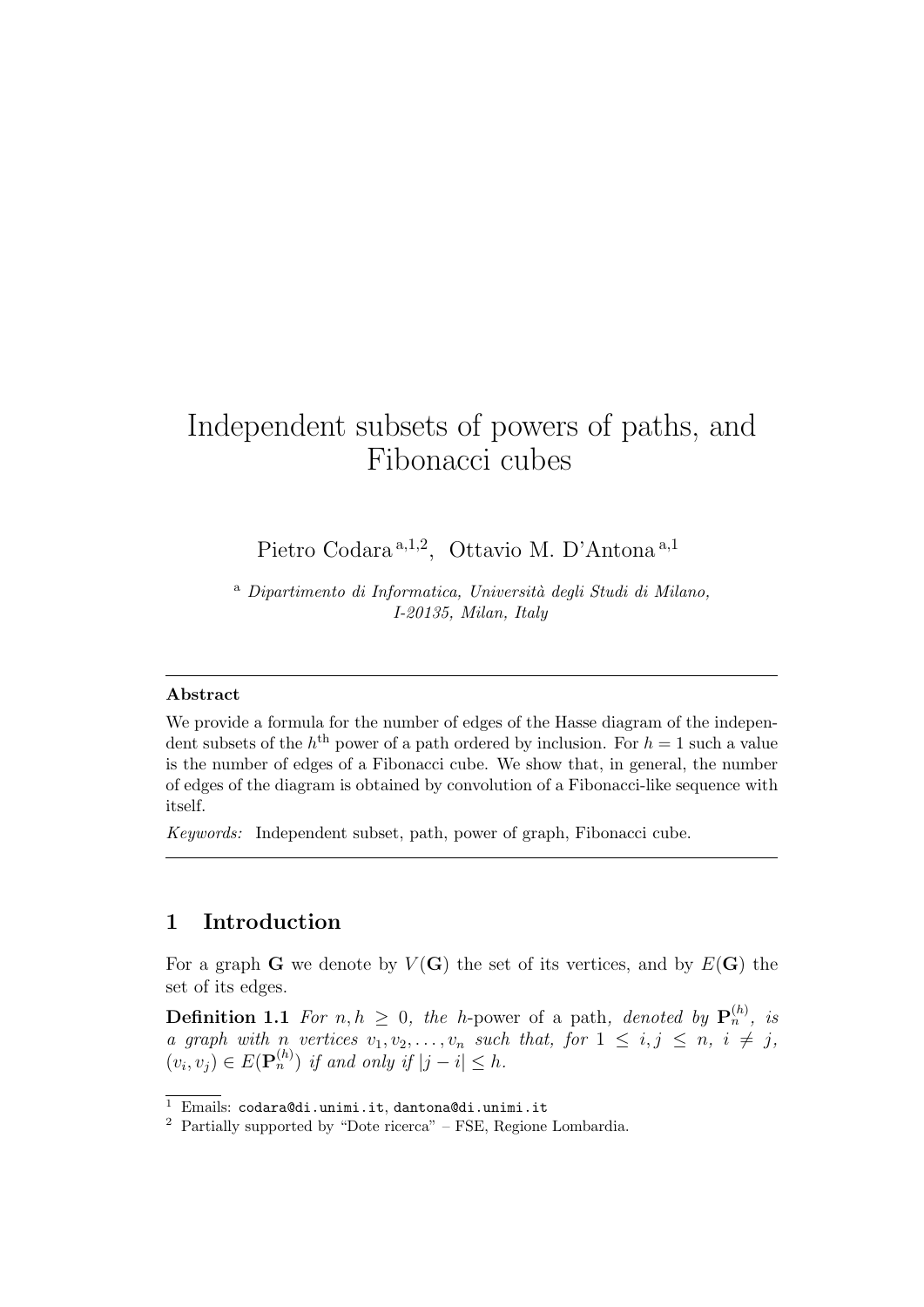Thus, for instance,  $\mathbf{P}_n^{(0)}$  is the graph made of *n* isolated nodes, and  $\mathbf{P}_n^{(1)}$  is the path with *n* vertices.

**Definition 1.2** An independent subset of a graph  $\bf{G}$  *is a subset of*  $V(\bf{G})$  *not containing adjacent vertices.*

**Notation.** (i) We denote by  $p_n^{(h)}$  the number of independent subsets of  $\mathbf{P}_n^{(h)}$ . (ii) We denote by  $\mathbf{H}_n^{(h)}$  the Hasse diagram of the poset of independent subsets of  $\mathbf{P}_n^{(h)}$  ordered by inclusion, and by  $H_n^{(h)}$  the number of edges of  $\mathbf{H}_n^{(h)}$ .

In this work we evaluate  $p_n^{(h)}$ , and  $H_n^{(h)}$ . Our main result (Theorem 3.4) is that, for  $n, h \geq 0$ , the sequence  $H_n^{(h)}$  is obtained by convolving the sequence 1*, . . . ,* 1  $\sum_{h}$ *h*  $, p_0^{(h)}$  $\stackrel{(h)}{0},\stackrel{(h)}{p_1^{(h)}}$  $p_1^{(h)},p_2^{(h)}$  $\mathbf{z}^{(n)}_2, \ldots$  with itself.

Clearly,  $\mathbf{H}_n^{(0)}$  is the *n*-dimensional cube. Thus, on one hand, our work generalizes the known formula  $n2^{n-1}$  for the number of edges of the Boolean lattice with *n* atoms, obtained by the convolution of the sequence  $\{2^n\}_{n\geq 0}$  with itself. From a different perspective, this work could be seen as yet another generalization of the notion of Fibonacci cube. Indeed, observe that every independent subset *S* of  $\mathbf{P}_n^{(h)}$  can be represented by a binary string  $b_1b_2 \cdots b_n$ , where, for  $i = 1, \ldots, n$ ,  $b_i = 1$  if and only if  $v_i \in S$ . More specifically, each independent subset of  $P_n^{(h)}$  is associated with a binary string of length *n* such that the distance between any two 1's of the string is greater than *h*. For  $h = 1$  the binary strings associated with independent subsets of  $\mathbf{P}_n^{(h)}$ are *Fibonacci strings of order n*, and the Hasse diagram of the set of all such strings ordered bitwise is a *Fibonacci cube of order n* (see [5,7]). Fibonacci cubes were introduced as an interconnection scheme for multicomputers in [3], and their combinatorial structure has been further investigated, *e.g.* in [6,7]. Several generalizations of the notion of Fibonacci cubes has been proposed (see, *e.g.*, [4,5]). As far as we now, our generalization, described in terms of independent subsets of powers of paths ordered by inclusion, is a new one.

#### **2 The independent subsets of powers of paths**

We denote by  $p_{n,k}^{(h)}$  the number of independent *k*-subsets of  $\mathbf{P}_n^{(h)}$ . **Lemma 2.1** *For n*, *h*,  $k \geq 0$ ,  $p_{n,k}^{(h)} = \binom{n-hk+h}{k}$ .

**Proof.** See [2, Theorem 1], and [1], where we establish a bijection between independent *k*-subset of  $\mathbf{P}_n^{(h)}$  and *k*-subsets of a set with  $(n-hk+h)$  elements. $□$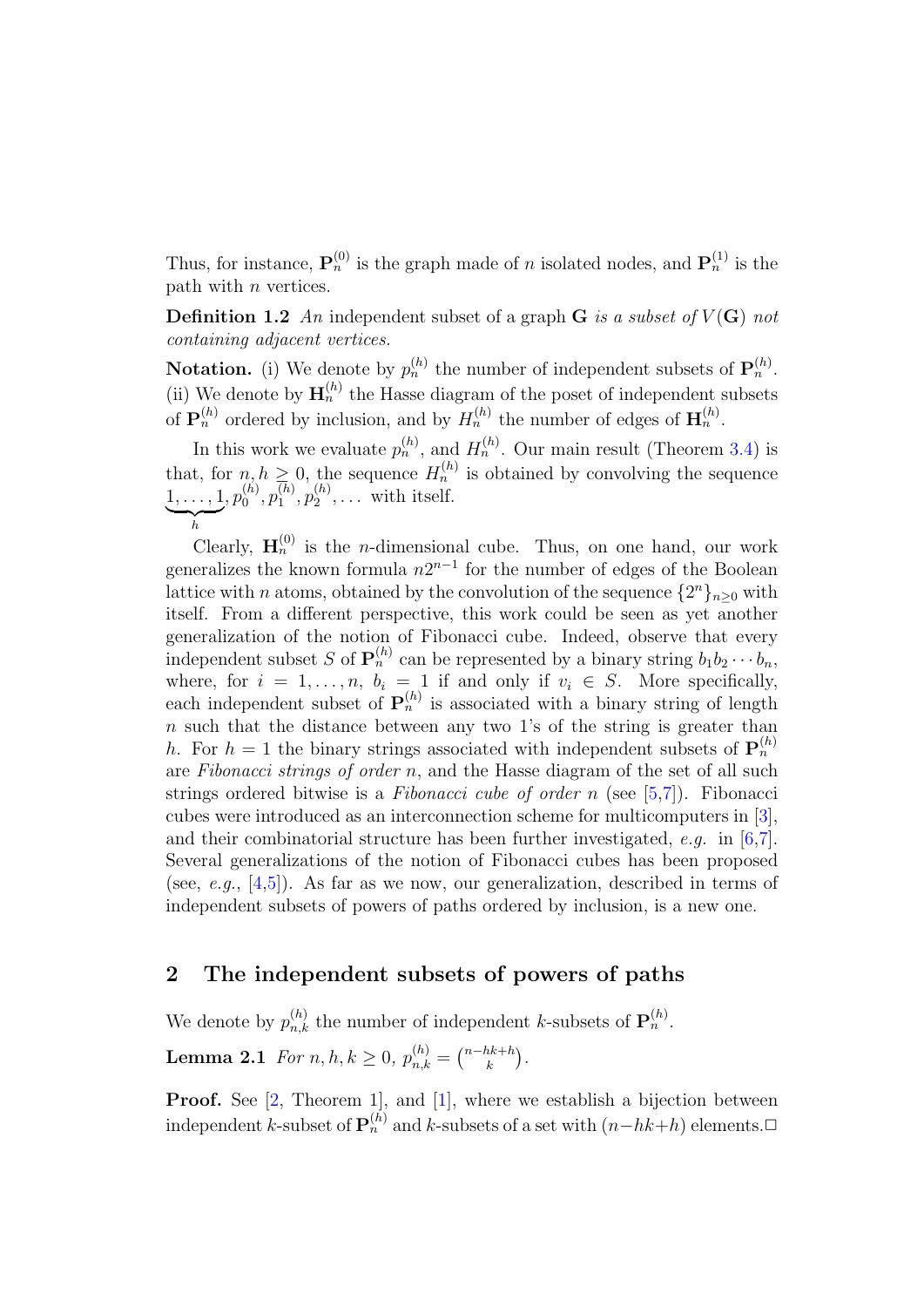For  $n, h \geq 0$ , the number of all independent subsets of  $\mathbf{P}_n^{(h)}$  is

$$
p_n^{(h)} = \sum_{k=0}^{\lceil n/(h+1)\rceil} p_{n,k}^{(h)} = \sum_{k=0}^{\lceil n/(h+1)\rceil} {n-hk+h \choose k}.
$$

**Remark 2.2** *Denote by*  $F_n$  *the*  $n^{th}$  *element of the Fibonacci sequence*  $F_1 = 1$ *,*  $F_2 = 1$ *, and*  $F_i = F_{i-1} + F_{i-2}$ *, for*  $i > 2$ *. Then,*  $p_n^{(1)} = F_{n+2}$ *.* 

**Lemma 2.3** For 
$$
n, h \ge 0
$$
,  $p_n^{(h)} = \begin{cases} n+1 & \text{if } n \le h+1, \\ p_{n-1}^{(h)} + p_{n-h-1}^{(h)} & \text{if } n > h+1. \end{cases}$ 

**Proof.** See the first part of  $[2, \text{Proof of Theorem 1}],$  or  $[1].$ 

# **3 The poset of independent subsets of powers of paths**

Figure 1 shows a few Hasse diagrams  $\mathbf{H}_n^{(h)}$ . Notice that, as mentioned in the introduction, for each *n*,  $\mathbf{H}_n^{(1)}$  is a Fibonacci cube.



Since in  $\mathbf{H}_n^{(h)}$  each non-empty independent *k*-subset covers exactly *k* independent  $(k - 1)$ -subsets, we can write

$$
H_n^{(h)} = \sum_{k=1}^{\lceil n/(h+1) \rceil} k p_{n,k}^{(h)} = \sum_{k=1}^{\lceil n/(h+1) \rceil} k {n - hk + h \choose k}.
$$
 (1)

Let now  $T_{k,i}^{(n,h)}$  be the number of independent *k*-subsets of  $\mathbf{P}_n^{(h)}$  containing the vertex  $v_i$ , and let, for  $h, k \geq 0$ ,  $n \in \mathbb{Z}$ ,  $\bar{p}_{n,k}^{(h)} =$  $\int p_{0,k}^{(h)}$  if  $n < 0$ ,  $p_{n,k}^{(h)}$  if  $n \ge 0$ .

**Lemma 3.1** *For*  $n, h, k \geq 0$ *, and*  $1 \leq i \leq n$ *,* 

$$
T_{k,i}^{(n,h)} = \sum_{r=0}^{k-1} \bar{p}_{i-h-1,r}^{(h)} \bar{p}_{n-i-h,k-1-r}^{(h)}.
$$

**Proof.** No independent subset of  $\mathbf{P}_n^{(h)}$  containing  $v_i$  contains any of the elements  $v_{i-h}, \ldots, v_{i-1}, v_{i+1}, \ldots, v_{i+h}$ . Let *r* and *s* be non-negative integers whose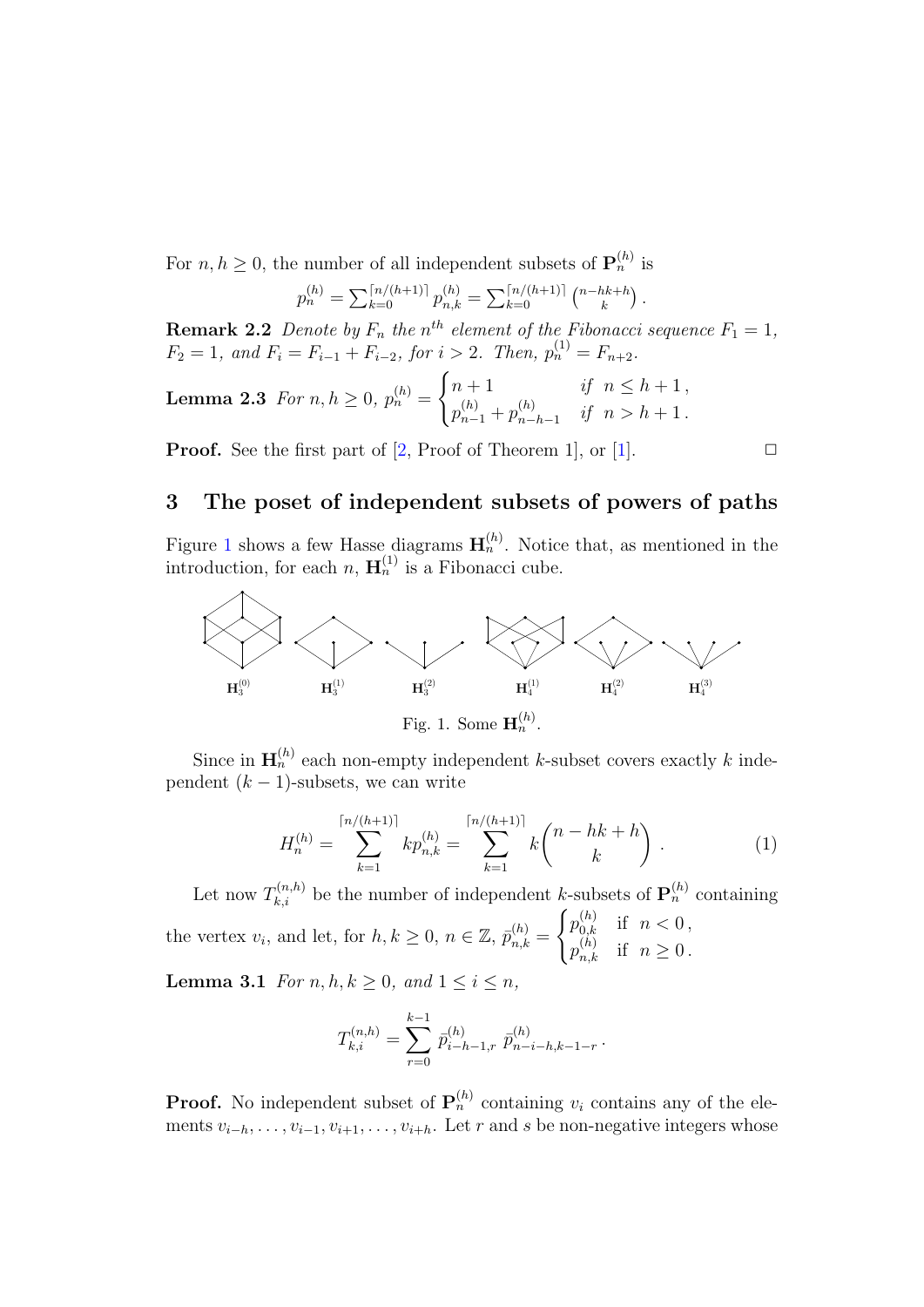sum is  $k-1$ . Each independent  $k$ -subset of  $\mathbf{P}_n^{(h)}$  containing  $v_i$  can be obtained by adding  $v_i$  to a  $(k-1)$ -subset  $R \cup S$  such that

- (a)  $R \subseteq \{v_1, \ldots, v_{i-h-1}\}$  is an independent *r*-subset of  $\mathbf{P}_n^{(h)}$ ;
- (b)  $S \subseteq \{v_{i+h+1}, \ldots, v_n\}$  is an independent *s*-subset of  $\mathbf{P}_n^{(h)}$ .

Viceversa, one can obtain each of this pairs of subsets by removing *v<sup>i</sup>* from an independent *k*-subset of  $\mathbf{P}_n^{(h)}$  containing  $v_i$ . Thus,  $T_{k,i}^{(n,h)}$  is obtained by counting independently the subsets of type  $\alpha$  and  $\beta$ ). Noting that the subsets of type (b) are in bijection with the independent *s*-subsets of  $\mathbf{P}_{n-}^{(h)}$ *n−i−h* , the lemma is proved.

In order to obtain our main result, we prepare a lemma.

**Lemma 3.2** *For positive n,*

$$
H_n^{(h)} = \sum_{k=1}^{\lceil n/(h+1) \rceil} \sum_{i=1}^n T_{k,i}^{(n,h)}.
$$

**Proof.** The inner sum counts the number of *k*-subsets exactly *k* times, one for each element of the subset. That is,  $\sum_{i=1}^{n} T_{k,i}^{(n,h)} = k p_{n,k}^{(h)}$ . The lemma follows directly from Equation  $(1)$ .  $\Box$ 

Next we introduce a family of Fibonacci-like sequences.

**Definition 3.3** For  $h \geq 0$ , and  $n \geq 1$ , the *h*-Fibonacci sequence  $\mathcal{F}^{(h)}$  =  ${F_n^{(h)}}_{n \geq 1}$  *is the sequence whose elements are* 

$$
F_n^{(h)} = \begin{cases} 1 & \text{if } n \le h+1, \\ F_{n-1}^{(h)} + F_{n-h-1}^{(h)} & \text{if } n > h+1. \end{cases}
$$

From Lemma 2.3, and setting for  $h \geq 0$ , and  $n \in \mathbb{Z}$ ,  $\bar{p}_n^{(h)} =$  $\int p_0^{(h)}$  $\int_{0}^{(n)}$  if  $n < 0$ ,  $p_n^{(h)}$  if  $n \ge 0$ , we have that,

$$
F_i^{(h)} = \bar{p}_{i-h-1}^{(h)}, \text{ for each } i \ge 1.
$$
 (2)

Thus, we can write  $\mathcal{F}^{(h)} = 1, \ldots, 1$  $\sum_{h}$  $, p_0^{(h)}$  $p_0^{(h)}, p_1^{(h)}$  $p_1^{(h)},p_2^{(h)}$  $x_2^{(n)}, \ldots$ .

In the following, we use the discrete convolution operation *∗*, as follows.

$$
\left(\mathcal{F}^{(h)} * \mathcal{F}^{(h)}\right)(n) \doteq \sum_{i=1}^{n} F_i^{(h)} F_{n-i+1}^{(h)}.
$$
 (3)